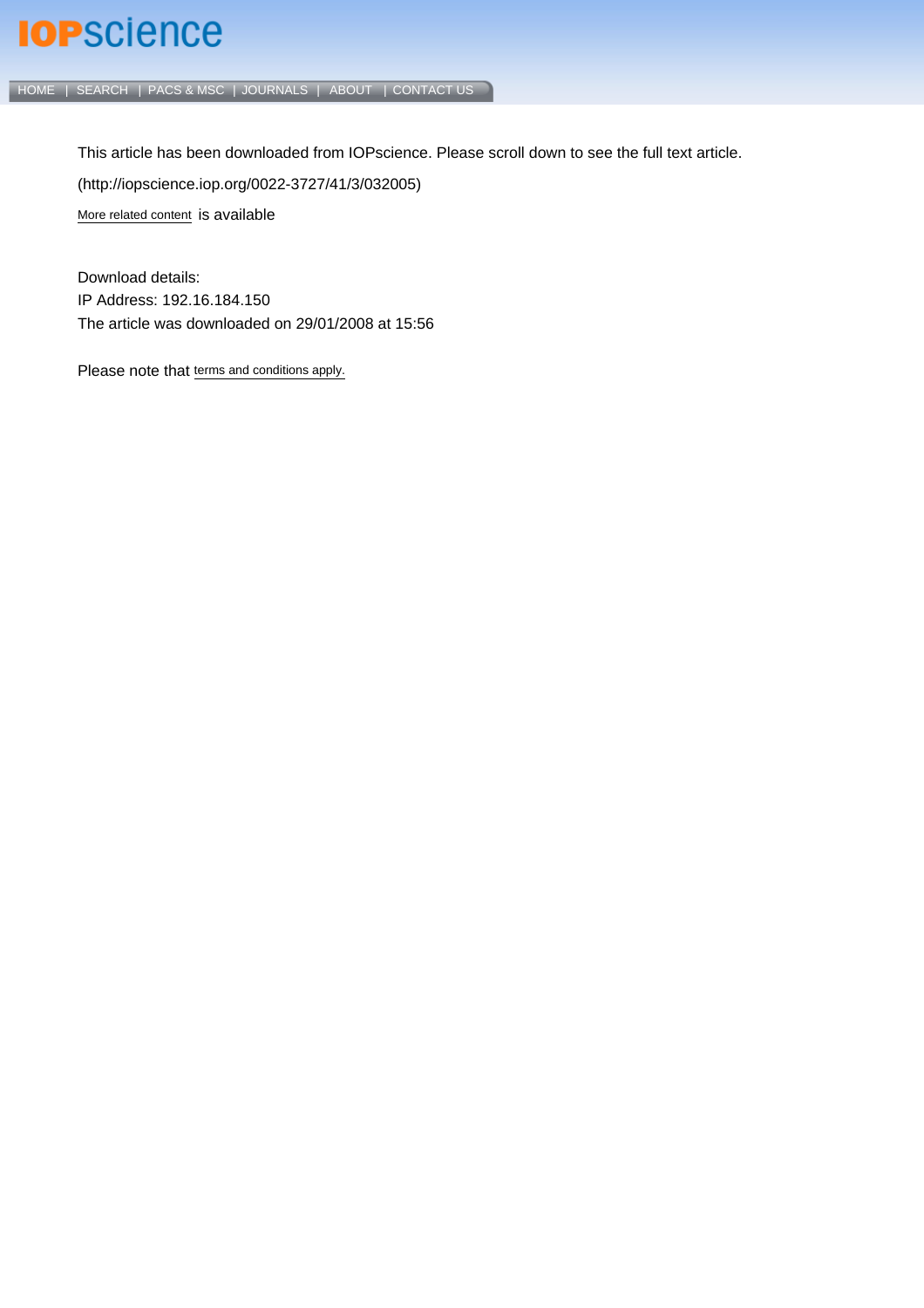J. Phys. D: Appl. Phys. **41** (2008) 032005 (4pp) [doi:10.1088/0022-3727/41/3/032005](http://dx.doi.org/10.1088/0022-3727/41/3/032005)

### **FAST TRACK COMMUNICATION**

# **Spatial coupling of particle and fluid models for streamers: where nonlocality matters**

**Chao Li**<sup>1</sup>**, Ute Ebert**<sup>1</sup>*,*<sup>2</sup>**, W J M Brok**<sup>1</sup>*,*<sup>2</sup> **and Willem Hundsdorfer**<sup>1</sup>

<sup>1</sup> CWI, PO Box 94079, 1090 GB Amsterdam, The Netherlands <sup>2</sup> Department of Applied Physics, Eindhoven University of Technology, PO Box 513, 5600 MB Eindhoven, The Netherlands

Received 16 October 2007, in final form 12 December 2007 Published 8 January 2008 Online at [stacks.iop.org/JPhysD/41/032005](http://stacks.iop.org/JPhysD/41/032005)

#### **Abstract**

Particle models for streamer ionization fronts contain correct electron energy distributions, runaway effects and single electron statistics. Conventional fluid models are computationally much more efficient for large particle numbers, but create too low ionization densities in high fields. To combine their respective advantages, we here show how to couple both models in space. We confirm that the discrepancies between particle and fluid fronts arise from the steep electron density gradients in the leading edge of the fronts. We find the optimal position for the interface between models that minimizes the computational effort and reproduces the results of a pure particle model.

(Some figures in this article are in colour only in the electronic version)

Streamers generically occur in the initial electric breakdown of long gaps. They are growing filaments of weakly ionized nonstationary plasma; they are produced by a sharp ionization front that propagates into nonionized matter within a selfenhanced electric field. Streamers are used in industrial applications such as lighting  $[1]$ , gas and water purification  $[2]$ , [3\]](#page-4-0) or combustion control [\[4\]](#page-4-0), and they occur in natural processes as well, such as lightning [\[5,6\]](#page-4-0) or transient luminous events in the upper atmosphere [\[7,](#page-4-0) [8\]](#page-4-0). Recent important questions concern (i) propagation and branching of streamers [\[9\]](#page-4-0) and the role of avalanches created by single electrons, (ii) the electron energy distribution in the streamer head and the subsequent gas chemistry that is used in the above applications as well as (iii) runaway electrons and x-ray generation, possibly in the streamer zone of lightning leaders [\[10,](#page-4-0) [8\]](#page-4-0). This paper deals with efficient simulation of these problems.

Monte Carlo particle simulations [\[11,](#page-4-0) [12\]](#page-4-0) model these effects as they contain the full microscopic physics; the deterministic electron motion between collisions is calculated and collisions of electrons with neutrals are treated through a Monte Carlo process with appropriate statistical weights. The particle model includes the complete electron velocity and energy distribution as well as the discrete nature of particles. However, a drawback of such models is that the required computation resources grow with the number of particles and eventually exceed the CPU space of any computer. This difficulty is counteracted by using superparticles carrying the charge and the mass of many physical particles, but superparticles in turn create unphysical fluctuations and stochastic heating [\[13\]](#page-4-0).

Streamers are therefore mostly modelled as fluids (see, e.g.  $[14-18]$ ) since a fluid model is computationally much more efficient. In the case of a negative discharge in a pure nonattaching gas such as nitrogen, it consists of continuity equations for the densities of electrons  $n_e$  and positive ions  $n_p$ coupled to the Poisson equation for the electric field *E*. The electron mobility  $\mu$  and diffusion matrix  $\bm{D}$  and the impact ionization rate  $\alpha$  are calculated from microscopic scattering and transport models such as the Boltzmann equation [\[19\]](#page-4-0) or directly from Monte Carlo simulations as, e.g. in [\[20\]](#page-4-0). In streamer calculations, it is generally assumed that these transport and reaction coefficients are functions of the local electric field.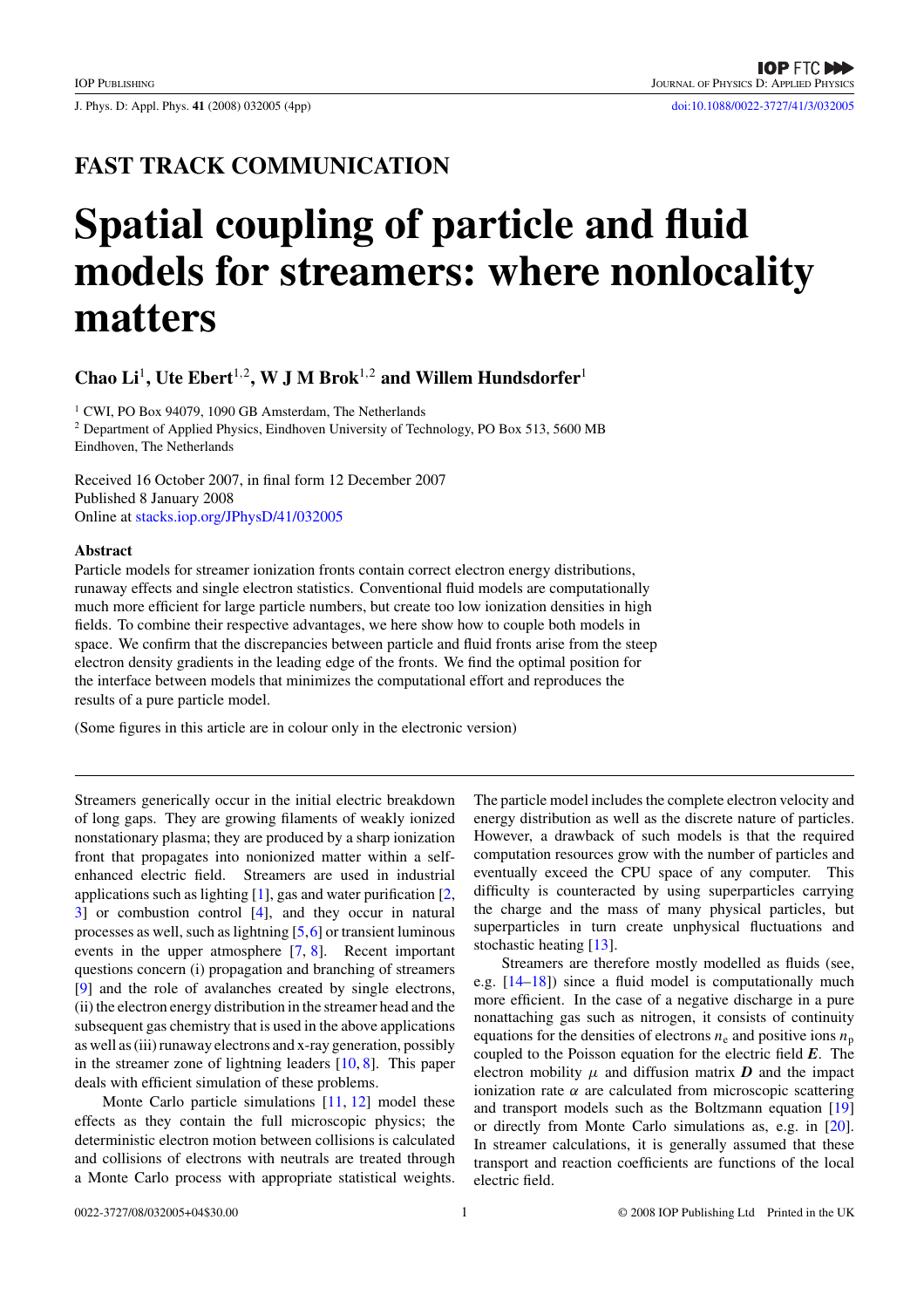<span id="page-2-0"></span>We have recently compared the properties of streamer ionization fronts of particle models and conventional fluid models [\[20\]](#page-4-0) for negative planar fronts in nitrogen; the transport coefficients for the fluid model were generated from swarm experiments in the particle model. We found that the models agree reasonably for fields up to  $50 \,\mathrm{kV \, cm^{-1}}$ at standard temperature and pressure, but that differences increase with increasing electric field. For example, in a field of 200 kV cm<sup>-1</sup>, the ionization level behind the front is 60% higher in the particle model than in the fluid model. We have related this to the fact that the electron energies and, consequently, the ionization rates in the leading edge of the front are considerably higher in the particle than in the fluid model; they are actually at the edge of the runaway. We found that this effect is due to the strong density gradients in the front, and not due to field gradients. So for high fields and consequently strong density gradients at the streamer tip, there is a clear need for particle simulations, and particles, rather than superparticles, should be used to get physically realistic density fluctuations when modelling, for example, the branching process of a streamer.

The basic idea of this paper is demonstrated in figure 1, namely, to follow the single electron dynamics in the high field region of the streamer where the electron density gradient is steep and to present the interior region with large numbers of slower electrons through a fluid model with appropriate transport coefficients. As in [\[20\]](#page-4-0), we study negative streamers in nitrogen, and we simplify the notation by referring to the standard temperature and pressure though the model trivially scales with the gas density. The particle and the fluid models by themselves are taken as described in detail in [\[20\]](#page-4-0). But how should the particle and fluid models be coupled in space? And where should the interface between the models be located to get fast but reliable results? The answers to these questions will be given below. They required us to correctly identify the spatial region where the particle and fluid models deviate, and this allowed us to then compute the full electron physics efficiently in the relevant region.



**Figure 1.** The streamer ionization front, that is here indicated by the electron density  $n_e(z)$ , and its presentation by the particle or the fluid model in different spatial regions.

When coupling the models, the model interface should move with the ionization front; this keeps the total number of electrons limited and superparticles need not be introduced. The position of the interface can be chosen according to either the electron densities or the electric field. As the electron densities fluctuate stronger than the electric field, we relate the position of the model interface to the electric field. More precisely, the interface is placed where the local field *E* is a given fraction *x* of the maximal field  $E^+$ :  $E_{\text{interface}} = x E^+$ . By varying *x*, the region modelled by particles can be varied.

To properly handle the interaction of the two models, we introduced a so-called 'buffer region' where a particle model coexists with a fluid model. The separation of the full computational region into fluid, particle and buffer regions is indicated in figure 1. Buffer regions have been introduced in [\[21–23\]](#page-4-0) for rarefied gases coupling a direct simulation Monte Carlo (DSMC) scheme to the Navier–Stokes equations and in other applications [\[24,](#page-4-0) [25\]](#page-4-0). Physical observables are evaluated from the fluid model in its whole definition region up to the model interface. Beyond that point, the particle model is used. The particle model extends back beyond the model interface into the buffer region where particle and fluid models coexist; it supplies particle fluxes to the fluid model on the model interface. However, correct particle fluxes require correct particle statistics within the buffer region whose length should be as small as possible to reduce computation costs, but larger than the electron energy relaxation length [\[20\]](#page-4-0). In many cases, new particles need to be introduced into the buffer region, which have to be drawn from appropriate distributions in the configuration space. This would pose a particular problem since a Boltzmann or even a Druyvesteyn distribution can be inaccurate. But for negative streamers, where electrons on average move somewhat slower than the ionization front, the electron loss at the end of a sufficiently long buffer region does not affect the calculation of particle fluxes at the model interface. Therefore, the particle loss at the end of the buffer region can be ignored and new electrons do not need be created artificially.

In more detail, the calculation is performed as follows. One hybrid computation step from  $t_n$  to  $t_{n+1}$  is described in the flow chart in figure 2. The electric field *E*, the electron



**Figure 2.** Flow chart for one time step from  $t_n$  to  $t_{n+1}$  in the complete hybrid calculation.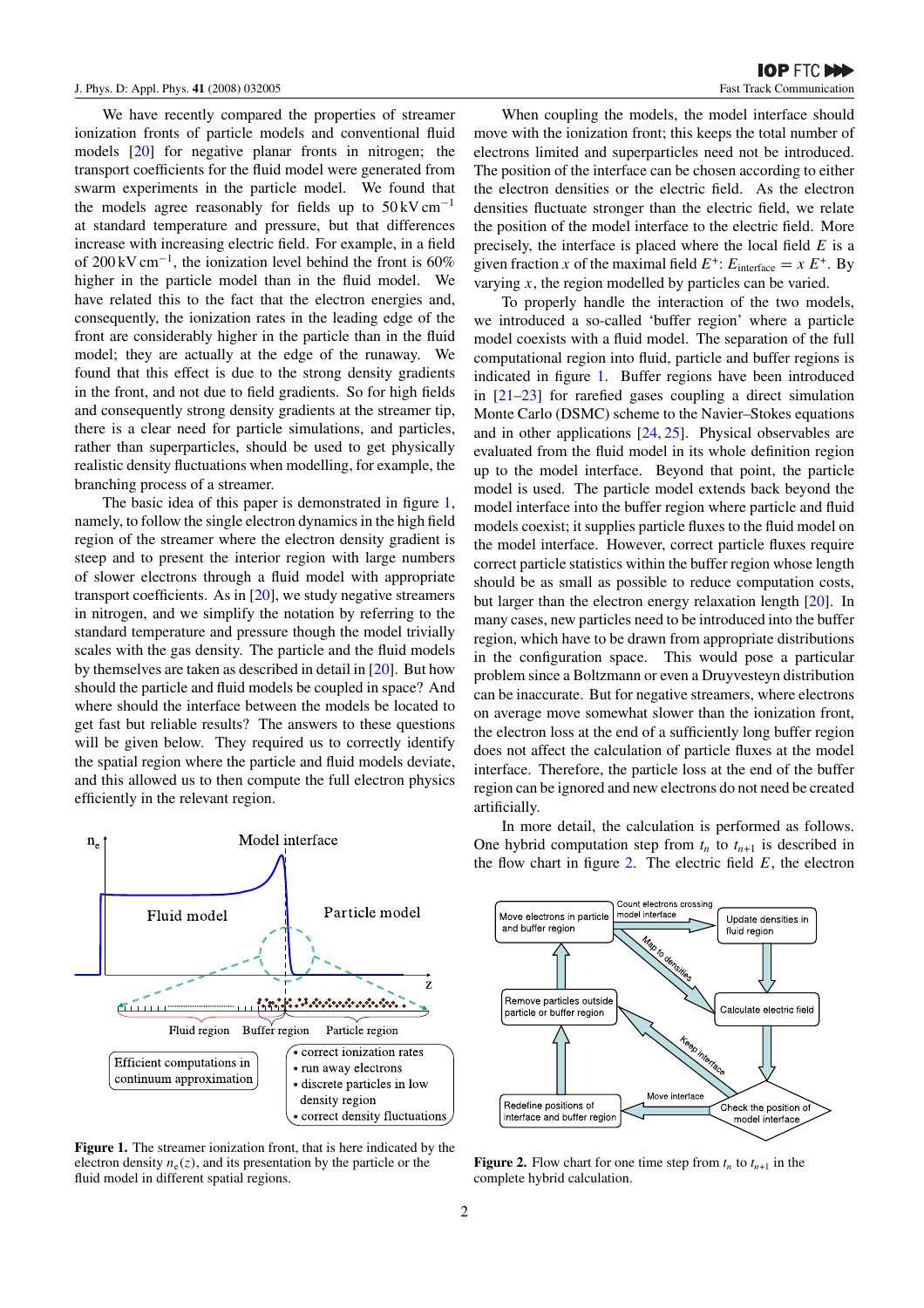and ion densities  $n_e$  and  $n_p$  in the fluid region and the kinetic information of particles in the particle and buffer regions are given at time step  $t_n$ . First, the positions and velocities of all old and newly generated particles are updated to time step  $t_{n+1}$ in the particle and buffer regions. Their collisions during this time step are treated stochastically and their new velocities and positions are calculated by solving the equation of motion. The number of electrons crossing the model interface during this time step is recorded. This particle flux across the interface provides the required boundary condition for calculating the evolution of the densities in the fluid region up to the same time  $t_{n+1}$ . The particles are at arbitrary positions, but densities and field are calculated here on the same numerical grid. Therefore, the particles in the particle region are averaged to densities on the numerical grid, and then the electric field at time  $t_{n+1}$  is calculated from the Poisson equation everywhere. (The charge density in the buffer region is taken from the fluid model, and the particles in the buffer region only serve to generate correct fluxes for the fluid region.) Finally, the position of the model interface is updated to its new position at time  $t_{n+1}$ ; it can stay where it was or move one grid size forward. The buffer region moves with it. All particles that are now neither in the particle nor in the buffer region are removed from the particle list.

In the particle model, a standard particle in cell/Monte Carlo collision (PIC/MCC) method is implemented. At each time step of length  $\Delta t = 0.3$  ps, particles in the particle regions are mapped to densities on a uniform grid with a mesh size of  $\Delta \ell = 2.3 \,\mu$ m. Meanwhile, the fluid equations are solved in the fluid region of the same grid; discretization and grid dependence of the fluid model are discussed in detail in [\[14\]](#page-4-0). The charge density  $n_p - n_e$  then can be obtained everywhere and the electric field is calculated on this grid. The size of the time step and the grid size are chosen such that the ionization front need several time steps to move over one  $\Delta \ell$ , e.g.  $10\Delta t$ at  $100 \,\mathrm{kV \, cm^{-1}}$  and  $3\Delta t$  at  $200 \,\mathrm{kV \, cm^{-1}}$ .

The length of the buffer region is another crucial factor in the hybrid computation. A buffer region with a length of  $32\Delta\ell$  has been used in the current simulations, which ensure a reliable flux around the model interface and stable results of hybrid simulations. The length of the buffer region is much larger than the energy relaxation length found in [\[20\]](#page-4-0). The long buffer region does not bring a heavy burden to the simulation of the planar front system but will considerably reduce the computational efficiency in a more complex geometry. Therefore, the minimal length of the buffer region as well as other features of fluid and particle models shall be investigated in more detail in a future paper.

We first show the simulation results of this coupled model for a front propagating into a field of  $E^+ = -100 \,\text{kV cm}^{-1}$ , and with the model interface located at  $x = 0.6, 0.9$  and 0.98; the positions of these interfaces are indicated in figure 3. The field ahead of the front is fixed, and the system is always taken long enough such that effects at the outer boundaries are not felt. The coupled model generates different electron and ion densities behind the ionization front as shown in figure 4; for  $x = 0.6$ , the density is as in the particle model, for  $x = 0.98$ , it is as in the fluid model, and for  $x = 0.9$ , it takes some intermediate value. We conclude that the solution of the pure



**Figure 3.** Electron density  $n_e$  and ion density  $n_p$  (solid and dotted lines) and electric field strength |*E*| (dashed–dotted line) in a streamer ionization front in nitrogen in a field of

 $E^+ = -100 \,\text{kV cm}^{-1}$  at standard temperature and pressure within a pure particle model. Our units are related to other commonly used units such as  $1 \text{ kV cm}^{-1}$  bar<sup>-1</sup> = 1.316 V cm<sup>-1</sup> Torr<sup>-1</sup> = 0.424 Td at  $T = 300$  K. Below we will model the leading edge of the front by a particle model and the streamer interior by a fluid model where the model interfaces are located at  $E_{\text{interface}} = x E^+$  with  $x = 0.6, 0.7$ , 0.8, 0.9 and 0.98. These interface positions for figures [2](#page-2-0) and 3 are marked by vertical lines, with 'o' for the fields and with '+' for the densities.



**Figure 4.** Electron and ion densities in the coupled model (thick lines) in a field of  $E^+ = -100 \,\text{kV cm}^{-1}$  with model interfaces at *E*<sub>interface = *x E*<sup>+</sup> with *(a) x* = 0.6, *(b) x* = 0.9 and *(c) x* = 0.98;</sub> these interface positions are indicated by vertical dashed lines. The densities in the particle model (electrons: solid, ions: dotted–dashed) and in the fluid model (electrons: dashed, ions: dotted) are shown as well; they are discussed in [\[20\]](#page-4-0).